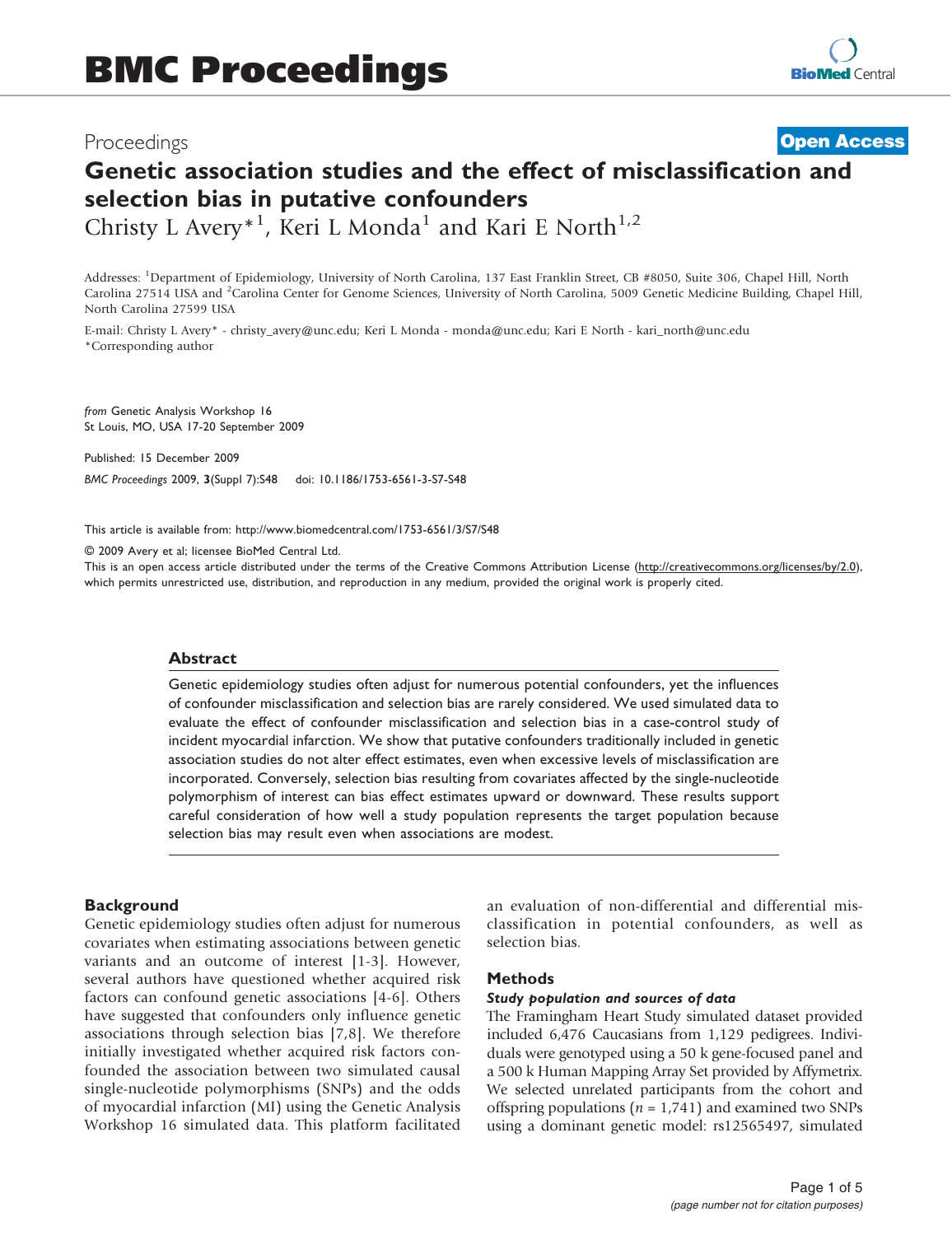<span id="page-1-0"></span>association with MI (Scenario 1, the investigation of differential and non-differential misclassification), and rs1466535, simulated association with low-density lipoprotein (LDL) concentrations (Scenario 2, the investigation of selection bias). MI was defined as any MI over the three simulated study exams. Baseline LDL concentrations dichotomized at 160 mg/dl were used to examine the effect of selection bias. Baseline smoking history and medication use (Rx) were used to evaluate misclassification.

## Statistical methods

Confounders of the association between the SNP and MI were identified using two methods. First, we employed a directed acyclic graph (DAG), which allowed us to apply a simple set of rules to graphically encode relationships between study variables [\[9](#page-4-0)]. DAGs are particularly informative because they make untested assumptions between variables explicit so that their implications can be studied further. Second, we evaluated potential confounders using established criteria that required an association between the potential confounder and the exposure (i.e., the SNP) among those without MI as well as an association between the potential confounder and MI within the whole population [\[10\]](#page-4-0). Statistical tests were not used to identify confounding because they only evaluate the confounder-outcome association.

Non-differential misclassification in confounder measurement (i.e., confounder misclassification unrelated to disease) was examined several ways. First, we evaluated smoking history and Rx separately by including each variable in the initial model that only included rs12565497 and randomly changing the true covariate values in 0.5-25% of the population. We also evaluated the potential for joint non-differential misclassification by including both smoking and Rx in the initial model and independently altering 5-25% of the true covariate values for each putative confounder. To evaluate the effect of misclassification related to the true confounder values, we also considered models that fixed the probability of smoking misclassification for non-smokers and Rx (regardless of status) at 2% and varied the misclassification probability for smokers from 2-30%. We did not vary Rx misclassification by usage because we did not believe that the misreporting proportion would vary by usage status, unlike smoking. The low prevalence of usage (3.3%) also limited our analytic options.

Differential misclassification in confounder measurement (i.e., confounder misclassification related to disease) was also evaluated for each potential confounder separately and jointly. For example, differential misclassification in smoking history was examined by fixing the misclassification proportion for participants who did not smoke and did not develop a MI at 0.98. The misclassification proportion for persons who smoked and had a MI was varied from 0.70 to 0.85. Non-smokers with a MI or smokers without a MI were assigned intermediate probabilities of misclassification.

Selection bias (e.g., inappropriate control selection, healthy-worker bias, or non-response bias [[11\]](#page-4-0)) was investigated using rs1466535, simulated to influence LDL concentrations. First we estimated the rs1466535- MI relationship. We then introduced selection bias by randomly removing 5-60% of the following four populations: high LDL, low LDL, smokers, and nonsmokers. We also evaluated the effect of selection bias related to smoking and LDL jointly by fixing the participation proportions for the low LDL population at 1.0 and the non-smoking population with high LDL at 0.8. The participation proportion for persons who smoked and had high LDL was then varied from 0.4-0.7. All analyses were performed unblinded to the answers using logistic regression, 500 iterations on the first simulated dataset in SAS 9 (Cary, NC).

## **Results**

The minor allele frequencies of rs12565497 and rs1466535 are 0.30 and 0.32, respectively. Both SNPs are in Hardy-Weinberg equilibrium. The estimated prevalences of MI, smoking, high LDL, and Rx are 26.1%, 24.3%, 67%, and 3.3%, respectively.

Table 1 and [Figure 1](#page-2-0) present the relationships between the genetic variants, putative confounders, and MI from Scenarios A (confounder misclassification) and B (selection bias). The Scenario A DAG demonstrates that neither smoking nor Rx confounds the association between

Table 1: Relationship between genetic variants, putative confounders, and MI used to examine misclassification (Scenario A) and selection bias (Scenario B)

| <b>Exposure</b> | <b>Outcome</b>   | <b>Population</b>         | Estimate (95% CI)     |
|-----------------|------------------|---------------------------|-----------------------|
| Scenario A      |                  |                           |                       |
| rs12565497      | Smoking          | $MI = 0$                  | 0.95(0.73, 1.25)      |
| Smoking         | MI               | Total population          | 2.08 (1.48, 2.94)     |
| rs12565497      | Rx               | $MI = 0$                  | $0.60$ $(0.25, 1.40)$ |
| Rx              | MI               | Total population          | $2.62$ (1.18, 5.80)   |
| Scenario B      |                  |                           |                       |
| rs1466535       | Smoking          | $MI = 0$                  | 1.15(0.88, 1.51)      |
| Smoking         | MI               | rs1466535 AA <sup>a</sup> | $2.03$ (1.60, 2.57)   |
| Smoking         | IDI <sup>b</sup> | Total population          | $1.31$ (1.03, 1.66)   |
| rs1466535       | <sup>ם</sup> וחו | Total population          | $0.81$ (0.66, 0.99)   |
| rs1466535       | Smoking          | Total population          | 1.14(0.91, 1.42)      |
| rs1466535       | MI               | Total population          | $0.80$ $(0.64, 1.00)$ |

<sup>a</sup>Referent group.

**b**LDL dichotomized at 160 mg/dl.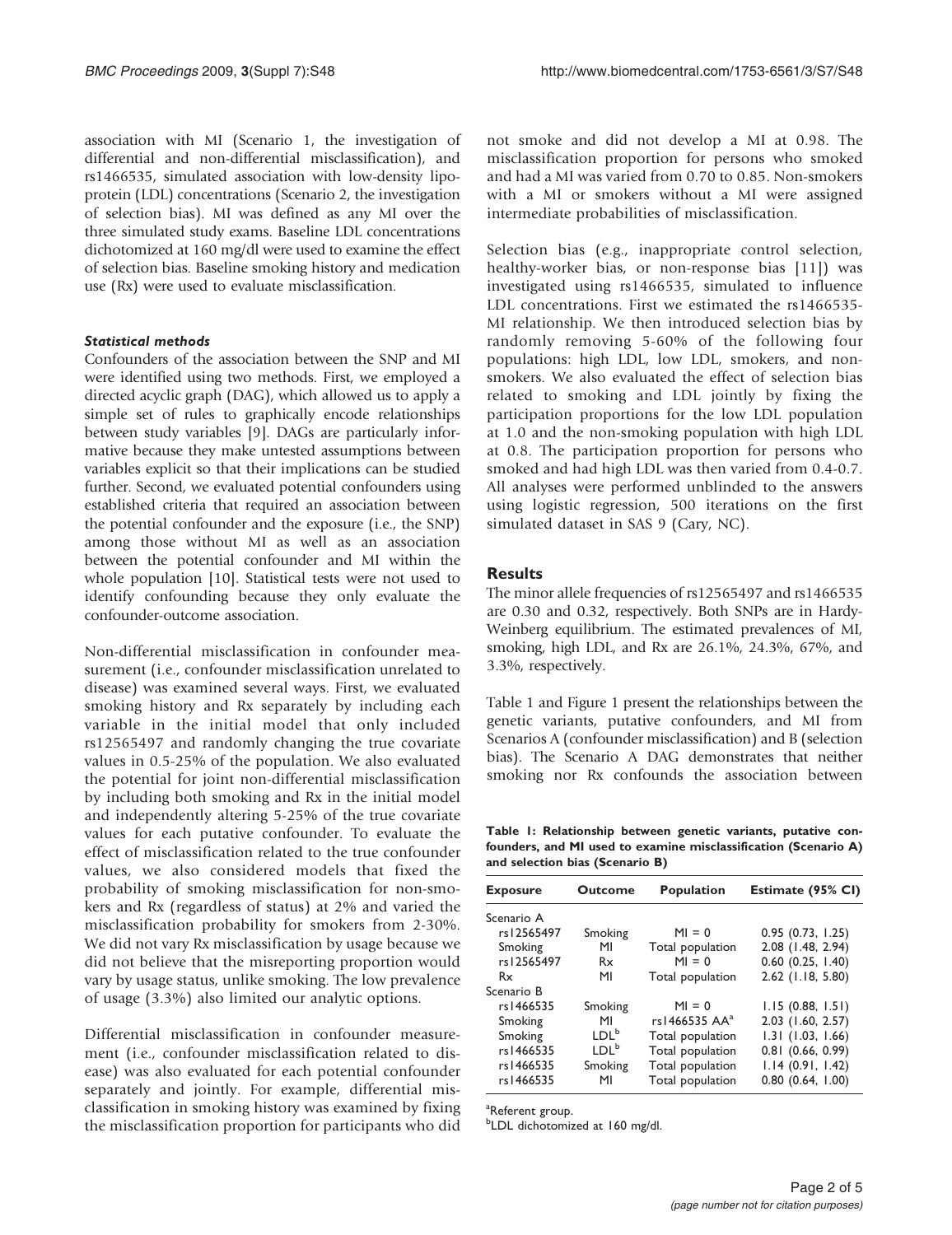<span id="page-2-0"></span>

Figure 1

# DAGs detailing potential confounding (A) and selection bias (B) in a simulated case-control study of MI.

rs12555497 and MI because neither is associated with the SNP. This is supported by the odds ratios (OR) for rs12565497-smoking (OR = 0.95; 95% CI = 0.73, 1.25) and rs12565497-Rx (OR = 0.60; 95% CI = 0.25, 1.40). The estimates of the SNP-MI association adjusted for Rx (OR = 1.46; 95% CI = 1.17, 1.81), smoking (OR = 1.47; 95% CI = 1.19, 1.83), and Rx and smoking together (OR = 1.47; 95%  $CI = 1.18, 1.83$  are also very similar to the unadjusted estimate (OR = 1.47; 95% CI = 1.18, 1.82), further suggesting that neither confounds the rs12555497-MI association (results not shown).

Due to space restrictions, only selected results of iterative analyses evaluating the effect of non-differential misclassification by jointly including smoking status and Rx are reported in Table 2. Results show that the estimate of the "truth" was included in the range generated by the 500 iterations, and that there was no bias in the SNP-MI estimate or standard error. We note that as the smoking misclassification proportion increases for smokers, the percent of estimates biased toward the null (defined as the proportion of estimates that were reduced in magnitude) increased.

As above, only selected results from differential misclassification analyses in which the probability of misreporting depended on both smoking status and the outcome are reported in Table 3. Iterative analyses suggested that differential misclassification does not bias the estimate of the SNP-MI association. In contrast to non-differential results, however, we note that as misclassification increases, the percent of estimates biased toward the null decreases. Results of other nondifferential and differential misclassification analyses were consistent with these conclusions.

The Scenario B DAG (Figure 1) suggests that smoking and LDL do not confound the rs1466535-MI association (not shown). While rs1466535 is associated with LDL [\(Table 1\)](#page-1-0), LDL is on the causal pathway; adjusting for it could bias the rs1466535-MI association or induce confounding [[12](#page-4-0)]. The DAG also illustrates the potential for selection bias

Table 2: Effect of non-differential misclassification of smoking status and Rx on the rs12565497-MI association

| % Misclassified                |                    |    |                 | Average bias |                 |                      |
|--------------------------------|--------------------|----|-----------------|--------------|-----------------|----------------------|
| <b>Smokers</b>                 | <b>Non-smokers</b> | Rx | <b>Estimate</b> | <b>SE</b>    | Range           | % Biased toward null |
| "Truth" (0% misclassification) |                    |    | $0.389^{a}$     | $0.111^a$    |                 |                      |
| 2                              |                    |    | 0.003           | 0.001        | 0.377-0.407     | 25.8                 |
| 5                              |                    |    | 0.003           | 0.001        | $0.371 - 0.413$ | 27.2                 |
| $\overline{10}$                |                    |    | 0.002           | 0.001        | $0.372 - 0.411$ | 34.8                 |
| 20                             |                    |    | 0.002           | 0.001        | $0.361 - 0.417$ | 42.4                 |
| 30                             |                    |    | 0.001           | 0.000        | $0.363 - 0.421$ | 45.0                 |

<sup>a</sup>Denotes "true" estimate and standard error.

| Table 3: Effect of differential misclassification of smoking status on the rs12565497-MI association |  |
|------------------------------------------------------------------------------------------------------|--|
|------------------------------------------------------------------------------------------------------|--|

|               | % Misclassified<br>Average bias        |                  |                      |                 |                     |                 |                      |
|---------------|----------------------------------------|------------------|----------------------|-----------------|---------------------|-----------------|----------------------|
| MI<br>smokers | MI<br>non-smokers                      | No MI<br>smokers | No MI<br>non-smokers | <b>Estimate</b> | <b>SE</b>           | Range           | % Biased toward null |
|               | "Truth" (Assumes 0% misclassification) |                  |                      | 0.3889a         | 0.1111 <sup>a</sup> |                 | ۰                    |
| 15            |                                        | ۱0               |                      | $-0.002$        | 0.000               | 0.367-0.408     | 65.0                 |
| 20            | $\overline{10}$                        | 15               |                      | $-0.001$        | 0.000               | $0.360 - 0.421$ | 56.6                 |
| 25            | 15                                     | 20               |                      | $-0.001$        | 0.001               | 0.349-0.447     | 51.4                 |
| 30            | 20                                     | 25               |                      | 0.000           | 0.002               | $0.332 - 0.451$ | 51.2                 |

<sup>a</sup>Denotes "true" estimate and standard error.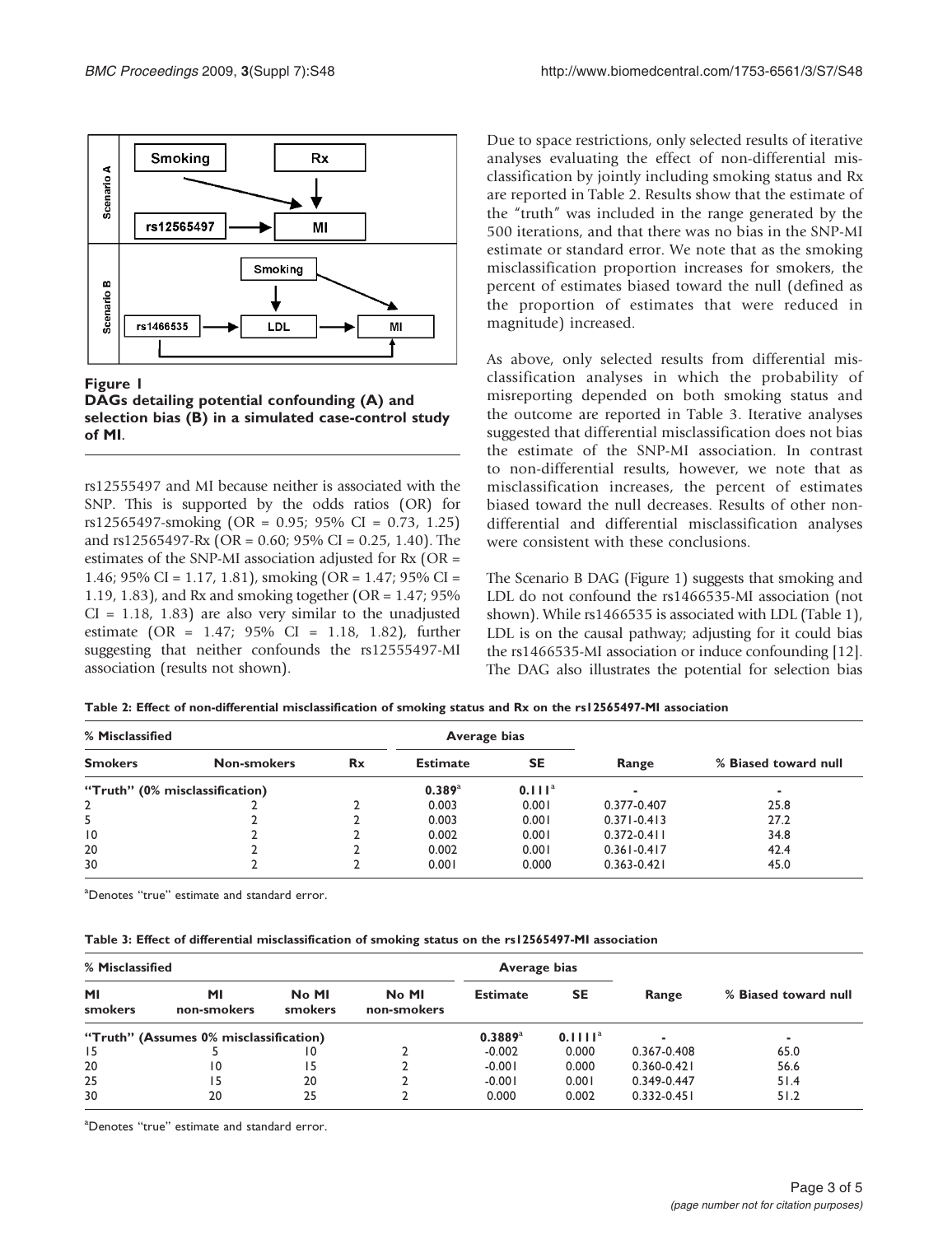related to LDL levels. For instance, if LDL levels influence participation, a non-random sample of the target population could bias estimates of the rs1466535-MI association. Results in Table 4 show that decreasing the participation proportion for the high LDL or non-smoking populations negatively biases the rs1466535-MI association; this bias is larger for high LDL. Conversely, positive bias is observed when decreasing either the participation proportion for the low LDL or smoking populations. Results of other selection bias analyses were consistent with these conclusions.

## **Discussion**

In this paper, we evaluated how misclassification and selection bias affected putative confounders in genetic association studies. We demonstrated that putative confounders did not alter effect estimates. Conversely, selection bias resulting from covariates affected by the SNP of interest could bias effect estimates upward or downward, the degree of bias and its direction depending on underlying relationships between the SNP, intermediate variable, and the outcome of interest.

A true confounder is defined as a variable that affects both the exposure and the outcome [\[10\]](#page-4-0). In this simulation study we used both smoking status and Rx as putative confounders. These confounders did not meet our criteria of "true" confounders in that there was no association between the confounder and the SNP among those that did not have an MI, although there was an association between the confounder and MI (see [Table 1](#page-1-0)). Similarly, smoking and Rx did not fit conventional criteria as established by the DAG (Scenario A, [Figure 1\)](#page-2-0). Nonetheless, such covariates are often included in statistical models; authors state that they are eliminating excess variation, following standards set by the literature, or provide other rationales. Given that the majority of variables are measured with some degree of error, which may lead to misclassification, we hypothesized that explicitly introducing misclassification would alter the SNP-MI association. However, we did not find this, even

when misclassifying substantial proportions of the population. Other covariates may function as true confounders in this association, among them race or study center, and might introduce bias if measured with systematic error. Such variables were not available in these data.

Ideal referent groups in case-control studies are populations that approximate the population from which the cases arose (i.e., the target population) [[13,14](#page-4-0)]. As such, the relevant comparison to assess the adequacy of the control group is not a contrast of the controls and the cases, but a contrast of the controls and the target population. Using a simulation study of MI, we show that the selection of controls on factors (LDL) affected by the exposure of interest (SNP) can bias estimates upward or downward. The degree of bias and its direction depended on underlying relationships between the SNP, LDL, and MI ([Figure 1\)](#page-2-0). On the basis of our results, we caution against the use of poorly characterized control groups for which the researcher has little information to assess how well participants represent the target population. For instance, the use of "healthy controls" in genetic association studies has been recently popularized in genome-wide association studies and it is unknown how well these control groups represent the underlying target populations. We believe this deserves greater consideration because bias was demonstrated even though the simulated association between the intermediate variable and outcome of interest was modest.

## Conclusion

Traditionally included confounders such as smoking and Rx did not alter effect estimates, even with widely varying levels of differential and non-differential misclassification. However, selecting participants based on covariates affected by the SNP of interest biased effect estimates in both directions. Our findings support the need for careful consideration of how well a study population represents a target population because bias resulted even

|  | Table 4: Selection bias in the rs1466535-MI association caused by LDL or smoking |
|--|----------------------------------------------------------------------------------|
|  |                                                                                  |

| % participating | Population assessed for selection bias<br>(100% participation assumed for other subpopulations) |          |               |            |  |  |
|-----------------|-------------------------------------------------------------------------------------------------|----------|---------------|------------|--|--|
|                 | <b>High LDL</b>                                                                                 | Low LDL  | <b>Smoker</b> | Non-smoker |  |  |
| $T$ ruth $a$    | $-0.219$                                                                                        | $-0.219$ | $-0.219$      | $-0.219$   |  |  |
| 95              | $-0.002$                                                                                        | 0.002    | 0.002         | $-0.002$   |  |  |
| 90              | $-0.005$                                                                                        | 0.004    | 0.004         | $-0.004$   |  |  |
| 80              | $-0.012$                                                                                        | 0.009    | 0.007         | $-0.007$   |  |  |
| 70              | $-0.019$                                                                                        | 0.014    | 0.010         | $-0.008$   |  |  |
| 60              | $-0.030$                                                                                        | 0.019    | 0.014         | $-0.013$   |  |  |
| 50              | $-0.049$                                                                                        | 0.023    | 0.018         | $-0.019$   |  |  |
| 40              | $-0.069$                                                                                        | 0.028    | 0.022         | $-0.023$   |  |  |

<sup>a</sup>Model with 100% participation.